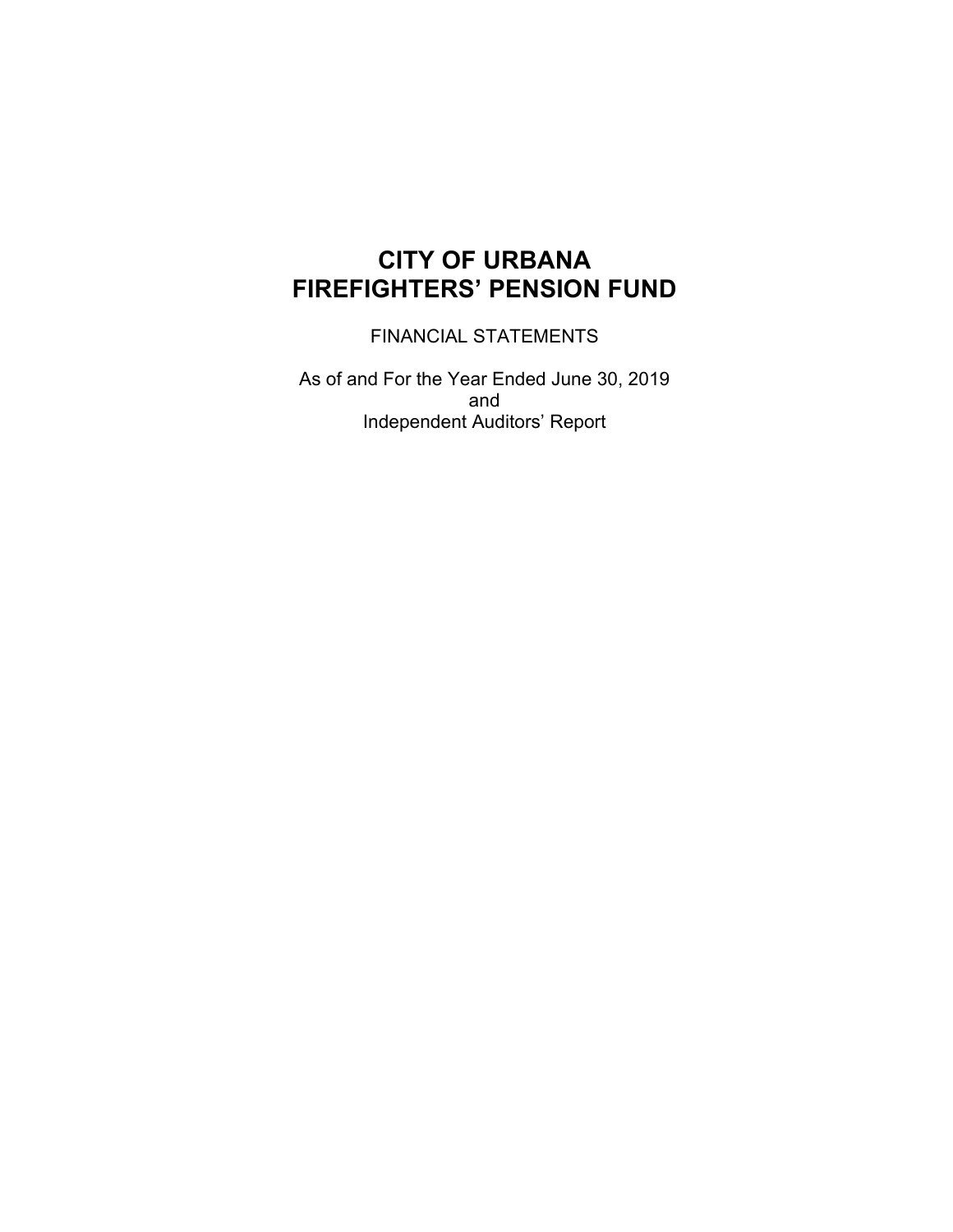### **CITY OF URBANA FIREFIGHTERS' PENSION FUND** TABLE OF CONTENTS As of June 30, 2019

# *PAGE*

| <b>FINANCIAL STATEMENTS</b>                           |    |
|-------------------------------------------------------|----|
|                                                       | 3  |
|                                                       | 4  |
|                                                       | 5  |
| <b>REQUIRED SUPPLEMENTARY INFORMATION (UNAUDITED)</b> |    |
|                                                       | 12 |
|                                                       | 14 |
|                                                       | 16 |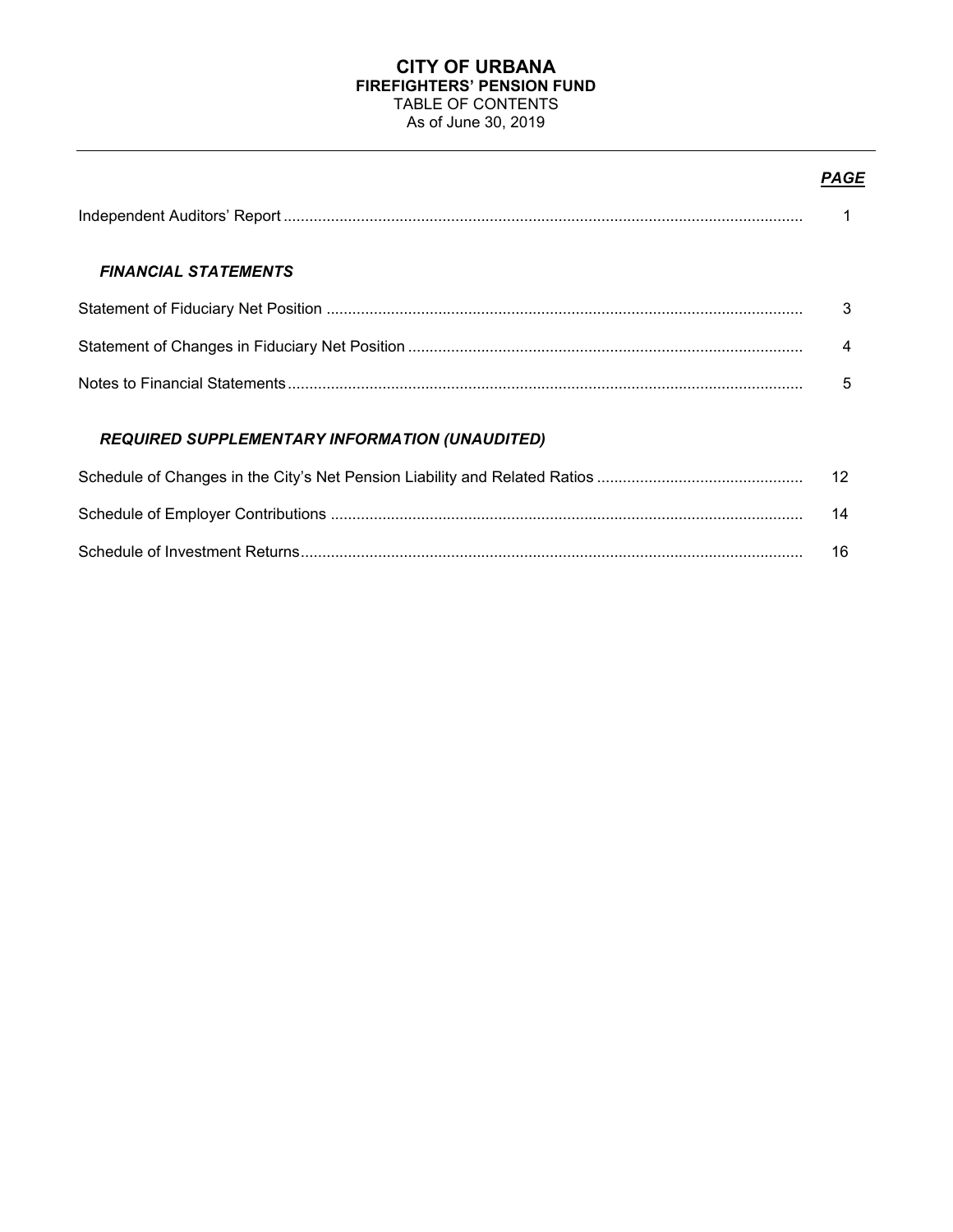

### INDEPENDENT AUDITORS' REPORT

To the Honorable Mayor and Members of the City Council City of Urbana Firefighters' Pension Fund Urbana, Illinois

#### **Report on the Financial Statements**

We have audited the accompanying financial statements of the City of Urbana Firefighters' Pension Fund, a pension trust fund of the City of Urbana, as of and for the year ended June 30, 2019, and the related notes to the financial statements, which collectively comprise the City of Urbana Firefighters' Pension Fund's basic financial statements as listed in the table of contents.

#### *Management's Responsibility for the Financial Statements*

Management is responsible for the preparation and fair presentation of these financial statements in accordance with accounting principles generally accepted in the United States of America; this includes the design, implementation, and maintenance of internal control relevant to the preparation and fair presentation of financial statements that are free from material misstatement, whether due to fraud or error.

#### *Auditors' Responsibility*

Our responsibility is to express an opinion on these financial statements based on our audit. We conducted our audit in accordance with auditing standards generally accepted in the United States of America. Those standards require that we plan and perform the audit to obtain reasonable assurance about whether the financial statements are free from material misstatement.

An audit involves performing procedures to obtain audit evidence about the amounts and disclosures in the financial statements. The procedures selected depend on the auditors' judgment, including the assessment of the risks of material misstatement of the financial statements, whether due to fraud or error. In making those risk assessments, the auditor considers internal control relevant to the City of Urbana Firefighters' Pension Fund's preparation and fair presentation of the financial statements in order to design audit procedures that are appropriate in the circumstances but not for the purpose of expressing an opinion on the effectiveness of the City of Urbana Firefighters' Pension Fund's internal control. Accordingly, we express no such opinion. An audit also includes evaluating the appropriateness of accounting policies used and the reasonableness of significant accounting estimates made by management, as well as evaluating the overall presentation of the financial statements.

We believe that the audit evidence we have obtained is sufficient and appropriate to provide a basis for our audit opinion.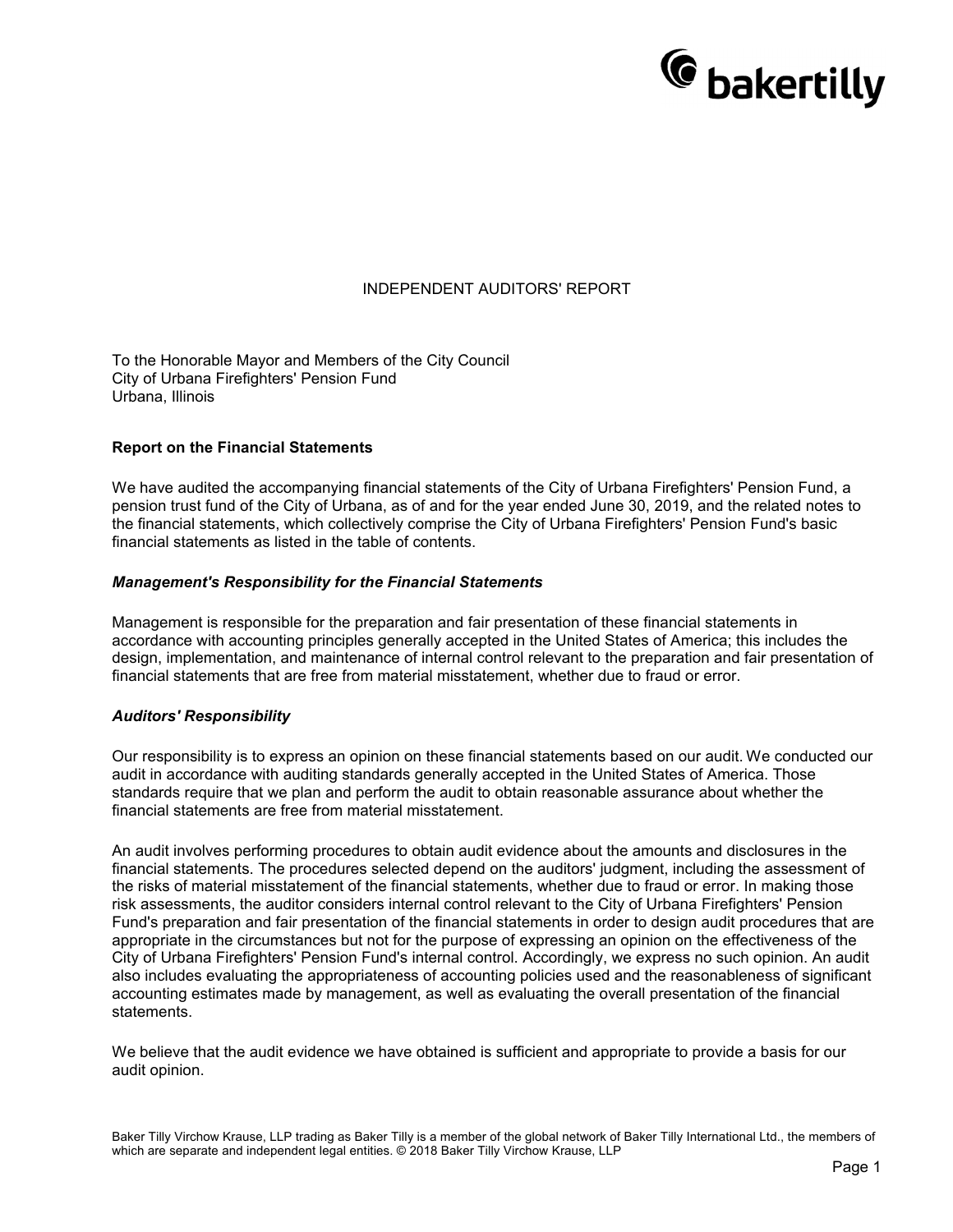To the Honorable Mayor and Members of the City Council City of Urbana Firefighters' Pension Fund

## *Opinion*

In our opinion, the financial statements referred to above present fairly, in all material respects, the financial position of the City of Urbana Firefighters' Pension Fund as of June 30, 2019, and the changes in financial position for the year then ended in accordance with accounting principles generally accepted in the United States of America.

### *Other Matter*

### *Required Supplementary Information*

Accounting principles generally accepted in the United States of America require that the required supplementary information as listed in the table of contents be presented to supplement the basic financial statements. Such information, although not a part of the basic financial statements, is required by the Governmental Accounting Standards Board who considers it to be an essential part of financial reporting for placing the basic financial statements in an appropriate operational, economic, or historical context. We have applied certain limited procedures to the required supplementary information in accordance with auditing standards generally accepted in the United States of America, which consisted of inquiries of management about the methods of preparing the information and comparing the information for consistency with management's responses to our inquiries, the basic financial statements, and other knowledge we obtained during our audit of the basic financial statements. We do not express an opinion or provide any assurance on the information because the limited procedures do not provide us with sufficient evidence to express an opinion or provide any assurance.

Management has omitted management's discussion and analysis that accounting principles generally accepted in the United States of America require to be presented to supplement the basic financial statements. Such missing information, although not a part of the basic financial statements, is required by the Governmental Accounting Standards Board who considers it to be an essential part of financial reporting for placing the basic financial statements in an appropriate operational, economic, or historical context. Our opinion on the basic financial statements is not affected by this missing information.

Baker Tilly Virchaw Krause, LLP

Oak Brook, Illinois December 20, 2019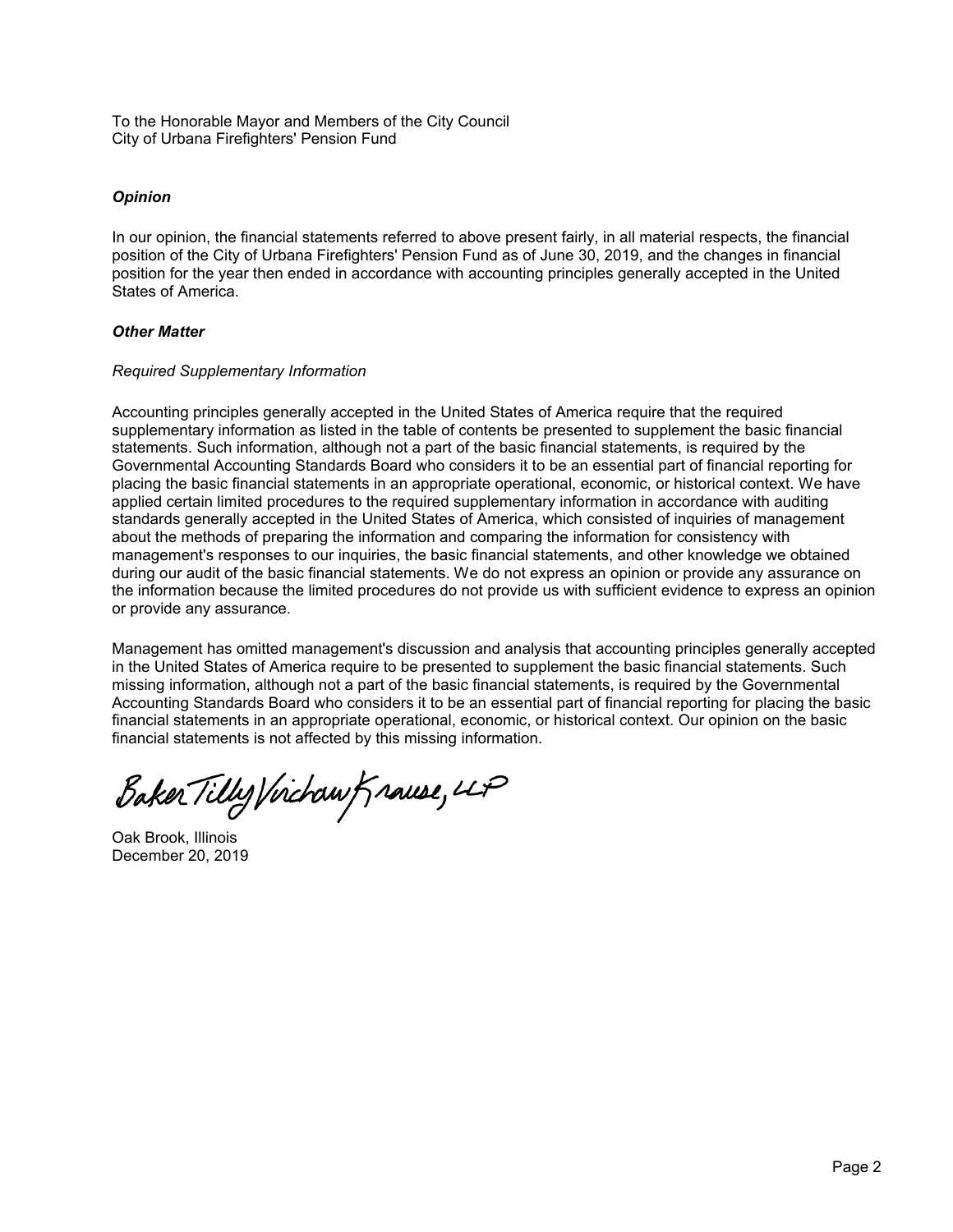# STATEMENT OF FIDUCIARY NET POSITION

As of June 30, 2019

| <b>Assets</b>                         |                  |
|---------------------------------------|------------------|
| Cash and cash equivalents             | \$<br>270,576    |
| Investments:                          |                  |
| Certificates of deposit               | 2,142,042        |
|                                       |                  |
| Money market mutual funds             | 224,356          |
| U.S. government and agency securities | 9,864,904        |
| Mutual funds                          | 33,412,310       |
| Corporate bonds                       | 4,140,436        |
| Municipal bonds                       | 315,024          |
| Receivables:                          |                  |
| <b>Accrued interest</b>               |                  |
|                                       | 60,560           |
| <b>Total Assets</b>                   | 50,430,208       |
| <b>Liabilities</b>                    |                  |
| Accounts payable                      | 6,230            |
| <b>Total Liabilities</b>              | 6,230            |
| <b>Net Position</b>                   |                  |
| Net position restricted for pensions  | \$<br>50,423,978 |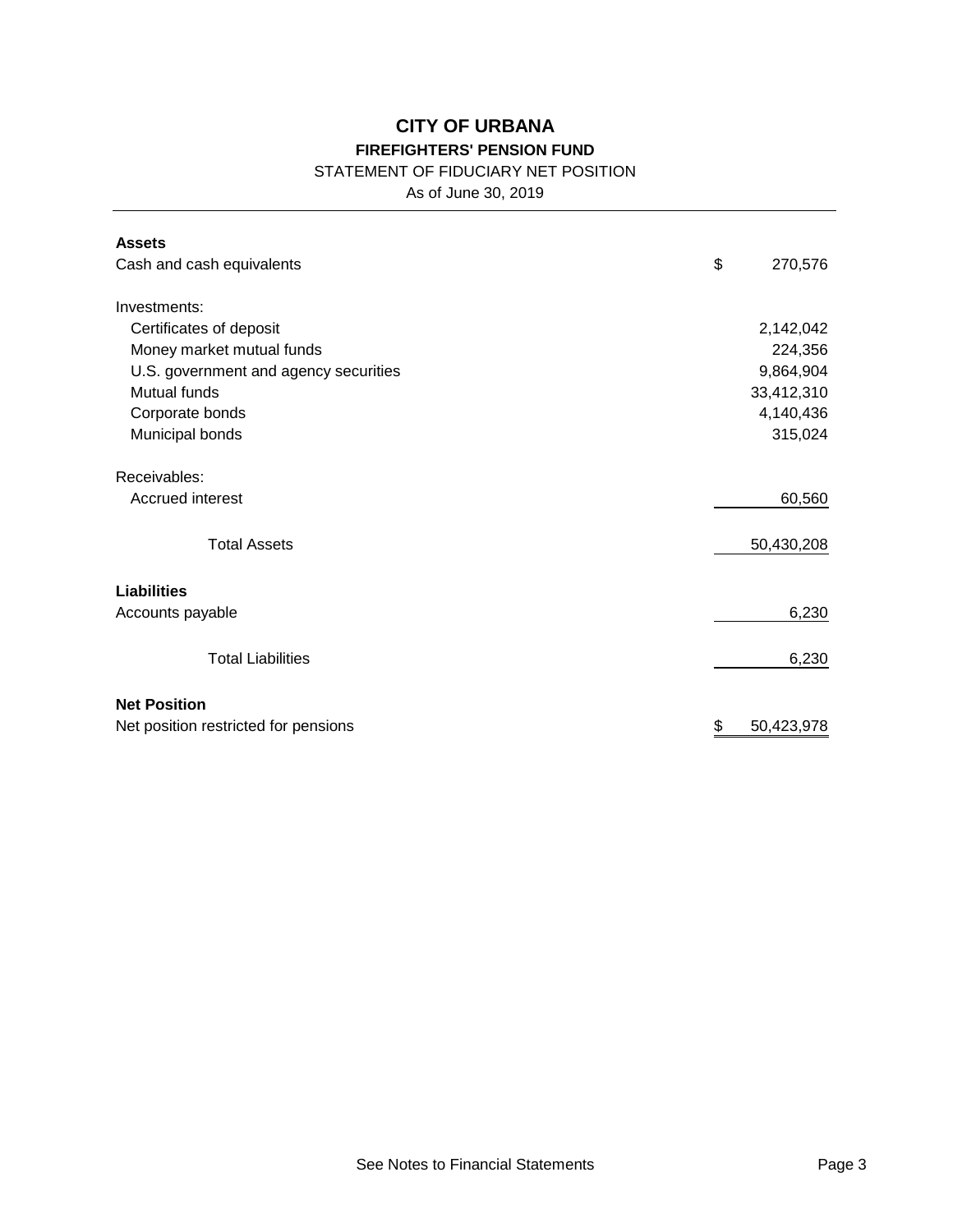# STATEMENT OF CHANGES IN FIDUCIARY NET POSITION

For the Year Ended June 30, 2019

| <b>Additions</b>                                    |                             |
|-----------------------------------------------------|-----------------------------|
| Employer contributions                              | \$<br>759,718               |
| Employee contributions                              | 420,573                     |
|                                                     |                             |
| <b>Total contributions</b>                          | 1,180,291                   |
|                                                     |                             |
| Investment income                                   | 2,223,338                   |
| Net appreciation in fair value of investments       | 749,262                     |
| Less: investment expenses                           | (75,660)                    |
| Net investment income                               | 2,896,940                   |
|                                                     |                             |
| <b>Total Additions</b>                              | 4,077,231                   |
|                                                     |                             |
| <b>Deductions</b>                                   |                             |
| Benefits, including refunds of member contributions | 2,614,717                   |
| Administration                                      | 29,067                      |
|                                                     |                             |
| <b>Total Deductions</b>                             | 2,643,784                   |
|                                                     |                             |
| <b>Net Increase in Fiduciary Net Position</b>       | 1,433,447                   |
|                                                     |                             |
| <b>Net Position Restricted for Pensions</b>         |                             |
| Beginning of year                                   | 48,990,531                  |
|                                                     |                             |
| End of year                                         | $\frac{6}{5}$<br>50,423,978 |
|                                                     |                             |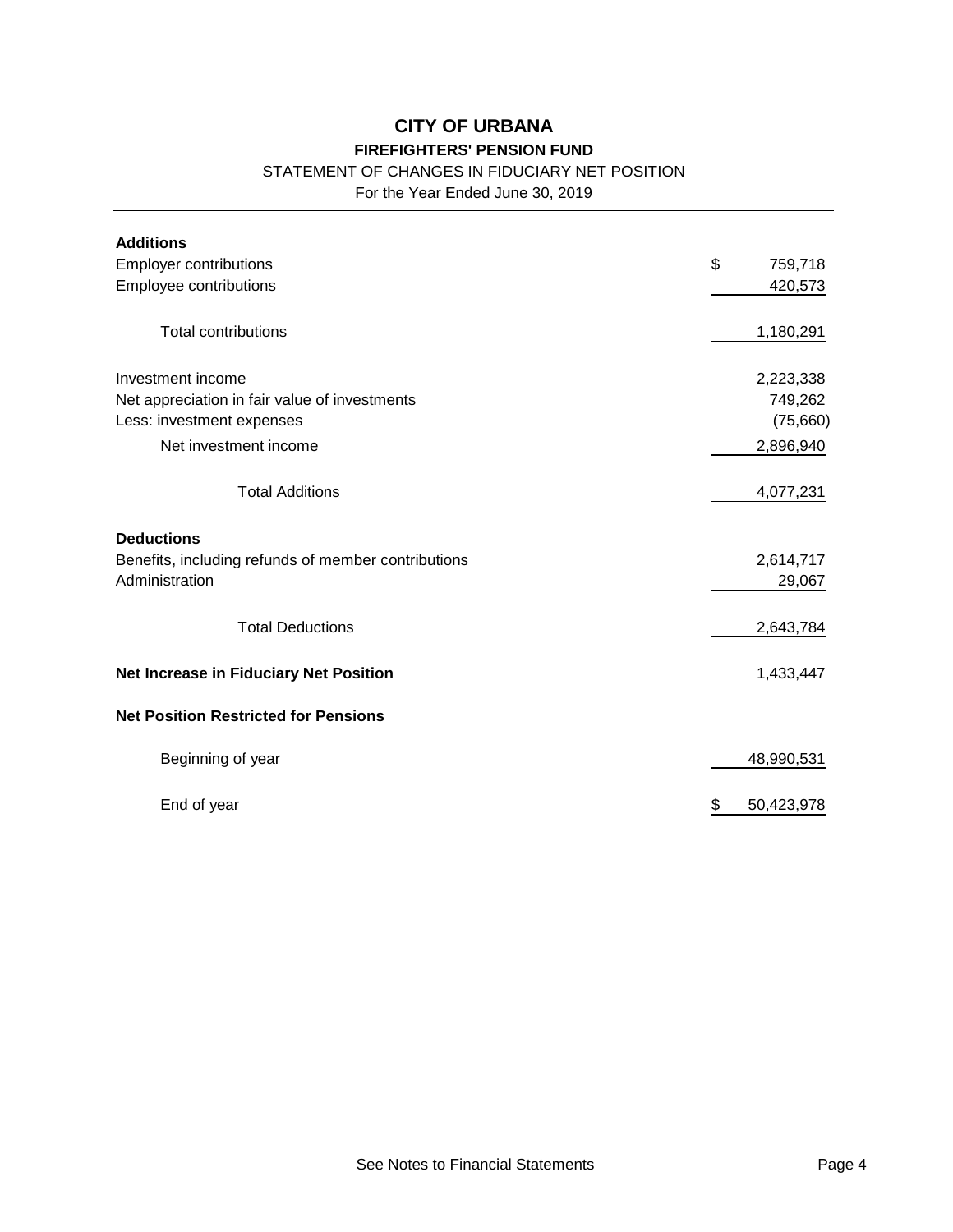### **1. SUMMARY OF SIGNIFICANT ACCOUNTING POLICIES**

The Firefighters' Pension Fund (Pension Fund) is a pension trust fund of the City of Urbana, Illinois. The Pension Fund is used to account for the Firefighters' Pension Plan ("the Plan"), a single-employer, defined benefit plan for sworn firefighter personnel of the City of Urbana ("the City").

The accounting policies of the Pension Fund conform to accounting principles generally accepted in the United States of America as applicable to governmental units. The accepted standard-setting body for establishing governmental accounting and financial reporting principles is the Governmental Accounting Standards Board (GASB).

### **A. Reporting Entity**

The accompanying financial statements are limited to presenting only the individual Pension Fund and do not include any other funds of the City.

### **B. Fund Accounting**

The Pension Fund uses funds to report on its fiduciary net position and the changes in its fiduciary net position. Fund accounting is designed to demonstrate legal compliance and to aid financial management by segregating transactions related to certain governmental functions or activities. A fund is a separate accounting entity with a self-balancing set of accounts. The Pension Fund is classified in this report in the fiduciary category.

### **C. Measurement Focus and Basis of Accounting**

The accounting and financial reporting treatment applied to a fund is determined by its measurement focus. The Pension Fund is accounted for on a flow of economic resources measurement focus. With this measurement focus, all assets, deferred outflows of resources, liabilities and deferred outflows of resources associated with the operation of these funds are included on the balance sheet.

The Pension Fund is accounted for using the accrual basis of accounting. Consequently, its additions are recognized when they are earned and its deductions are recognized when they are incurred.

#### **D. Investments**

Investment purchases are recorded as of the trade date. Investments are stated at fair value for both reporting and actuarial purposes.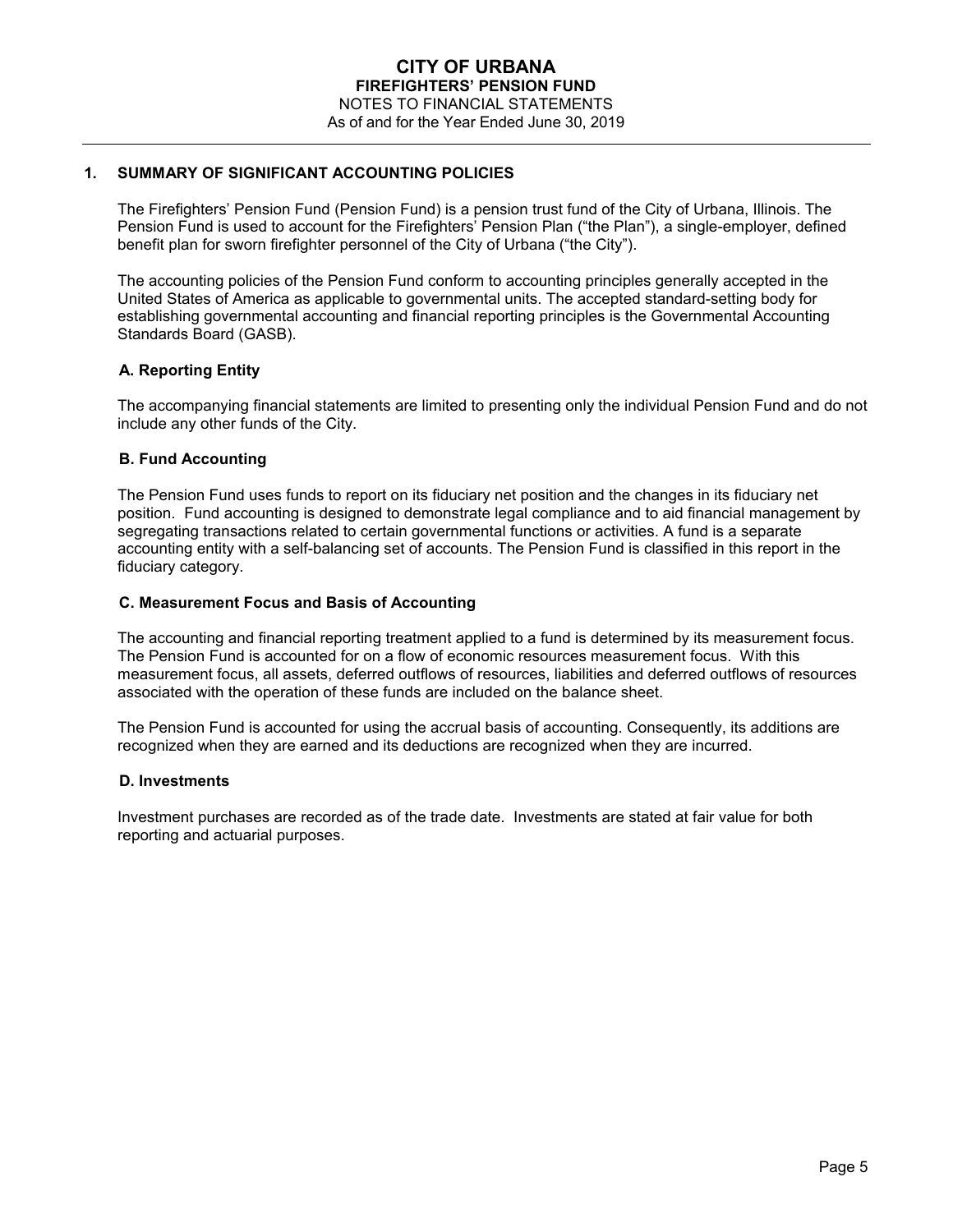### **2. PLAN DESCRIPTION**

#### **A. Plan Administration**

Firefighter sworn personnel are covered by the Firefighters' Pension Plan which is a defined benefit singleemployer pension plan. Although this is a single-employer pension plan, the defined benefits and employee and minimum employer contributions are governed by Illinois Compiled Statutes (40 ILCS 5/3-1) and may be amended only by the Illinois legislature. The City accounts for the Firefighters' Pension Plan as a pension trust fund.

The Plan is governed by a five-member pension board. Two members are appointed by the City's Mayor, one pension beneficiary is elected by the membership, and two fire employees are elected by the membership.

### **B. Plan Membership**

At July 1, 2018, the measurement date, membership of the plan was as follows:

| 4      |
|--------|
| - 56   |
| $-112$ |

#### **C. Benefits Provided**

As provided for in the Illinois Compiled Statutes, the Firefighters' Pension Fund provides retirement benefits as well as death and disability benefits to employees grouped into two tiers. Tier 1 is for employees hired prior to January 1, 2011 and Tier 2 is for employees hired after that date. The following is a summary of the Firefighters' Pension Fund as provided for in Illinois Compiled Statutes.

*Tier 1* - Covered employees attaining the age of 50 or more with 20 or more years of creditable service are entitled to receive a monthly retirement benefit of one half of the monthly salary attached to the rank held in the fire service at the date of retirement. The monthly pension shall be increased by one twelfth of 2.5% of such monthly salary for each additional month over 20 years of service through 30 years of service to a maximum of 75% of such monthly salary. Employees with at least 10 years but less than 20 years of credited service may retire at or after age 60 and receive a reduced retirement benefit. The monthly pension of a firefighter who retired with 20 or more years of service after January 1, 1977 shall be increased annually, following the first anniversary date of retirement and paid upon reaching at least the age 55, by 3% of the original pension and 3% compounded annually thereafter.

Tier 2 - Covered employees attaining the age of 55 or more with 10 or more years of creditable service are entitled to receive a monthly pension of 2.5% of the final average salary for each year of creditable service. The salary is initially capped at \$106,800 but increases annually thereafter and is limited to 75% of final average salary. Employees with 10 or more years of creditable service may retire at or after age 50 and receive a reduced retirement benefit. The monthly pension of a firefighter shall be increased annually on the January 1 occurring either on or after the attainment of age 60 or the first anniversary of the pension start date, whichever is later. Each annual increase shall be calculated at 3% or one-half the annual unadjusted percentage increase in the CPI, whichever is less.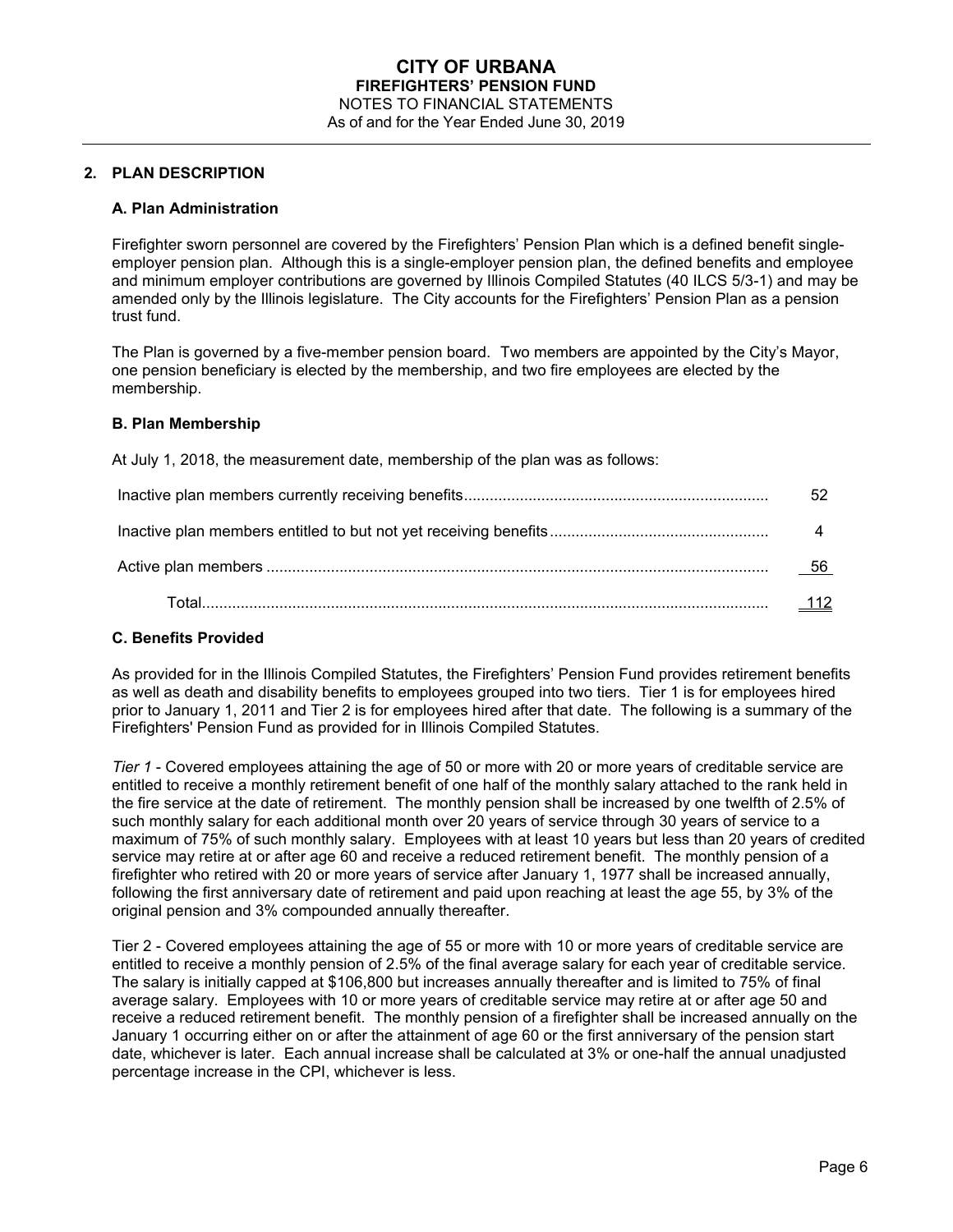### **D. Contributions**

Participants are required by Illinois Compiled Statutes (ILCS) to contribute 9.455% of their base salary to the Plan. If a participant leaves covered employment with less than 20 years of service, accumulated participant contributions may be refunded without accumulated interest. The City is required to contribute the remaining amounts necessary to finance the Plan as actuarially determined by an enrolled actuary. Effective January 1, 2011, the City's contributions must accumulate to the point where the past service cost for the Plan is 90% funded by the year 2040. For the year ended June 30, 2019, the City's contribution was 19.76% of covered payroll.

## **3. DEPOSITS AND INVESTMENTS**

### **A. Investment Policy**

Illinois Statutes authorize the Pension Fund to make deposits/investments in insured commercial banks, savings and loan institutions, obligations of the U.S. Treasury and U.S. Agencies, insured credit union shares, money market mutual funds with portfolios of securities issued or guaranteed by the United States or agreement to repurchase these same obligations, repurchase agreements, short-term commercial paper rated within the three highest classifications by at least two standard rating services, the Illinois Funds Investment Pool, and IMET. Pension funds may also invest in certain non-U.S. obligations, Illinois municipal corporations tax anticipation warrants, veteran's loans, obligations of the State of Illinois and its political subdivisions, and the Illinois insurance company general and separate accounts, mutual funds meeting certain requirements, equity securities, and corporate bonds meeting certain requirements. Pension funds with net assets in excess of \$10,000,000 and an appointed investment adviser may invest an additional portion of its assets in common and preferred stocks and mutual funds, that meet certain requirements. The Pension Fund allows funds to be invested in any type of security authorized by the Illinois Pension Code.

The Pension Fund allows funds to be invested in any type of security authorized by the Illinois Pension Code. The firefighters' pension fund's informal investment policy, in accordance with Illinois Statutes, establishes the following target allocation across asset classes:

| <b>Asset Class</b>             | Target | Long-Term<br><b>Expected Real</b><br>Rate of Return |
|--------------------------------|--------|-----------------------------------------------------|
|                                |        |                                                     |
| U.S. Government/Agencies       | 15%    | 2.40%                                               |
| <b>Certificates of Deposit</b> | 10%    | 1.60%                                               |
| <b>Municipal Bonds</b>         | 5%     | 0.50%                                               |
| Corporate Bonds                | 5%     | 5.10%                                               |
| Equities                       | 65%    | 5.20%                                               |

State statutes limit the Pension Fund's investments in equities, mutual funds and variable annuities to 65%. Securities in any one company should not exceed 5% of the total fund.

The long-term expected rate of return on the Pension Fund's investments was determined using an asset allocation study conducted by the Pension Fund's investment management consultant as of June 30, 2019, in which best-estimate ranges of expected future real rates of return (net of pension plan investment expense and inflation) were developed for each major asset class. These ranges were combined to produce long-term expected rate of return by weighting the expected future real rates of return by the target asset allocation percentage and by adding expected inflation. Best estimates or arithmetic real rates of return for each major asset class included in the Fund's target asset allocation as of June 30, 2019 are listed in the table above.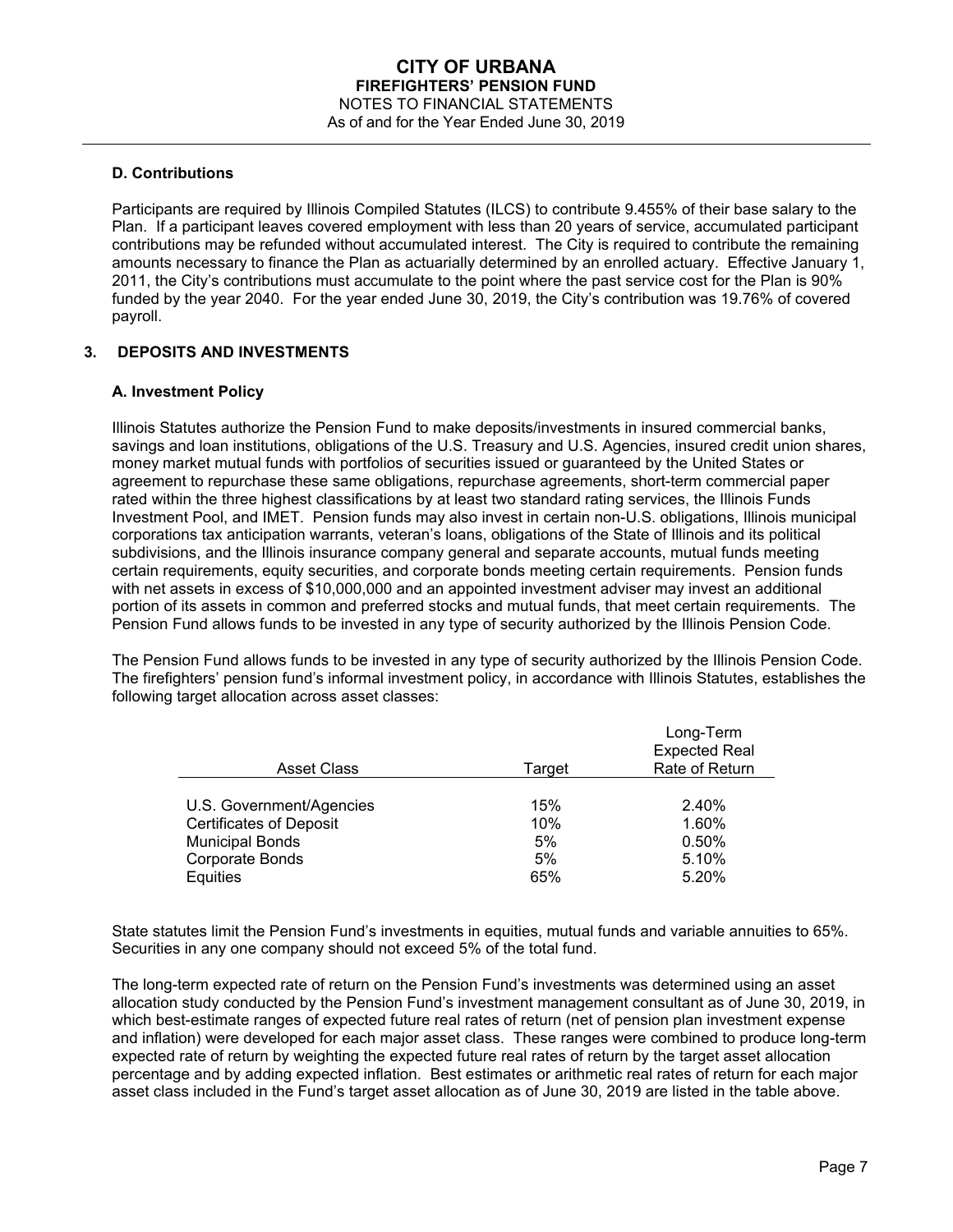### **B. Custodial Credit Risk - Deposits**

With respect to deposits, custodial credit risk refers to the risk that, in the event of a bank failure, the government's deposits may not be returned to it. As of June 30, 2019, the Fund's bank deposits were covered by FDIC insurance.

### **C. Custodial Credit Risk - Investments**

With respect to investments, custodial credit risk refers to the risk that, in the event of the failure of the counterparty to the investment, the Pension Fund will not be able to recover the value of its investments that are in possession of an outside party. As of June 30, 2019, no investments were exposed to custodial credit risk.

### **D. Interest Rate Risk**

Interest rate risk is the risk that changes in interest rates will adversely affect the value of an investment.

As of June 30, 2019, the Pension Fund's investments were as follows:

|                     |                   | Maturity (in Years) |    |           |    |           |    |           |
|---------------------|-------------------|---------------------|----|-----------|----|-----------|----|-----------|
|                     |                   | Less than           |    |           |    |           |    | More than |
| Investment Type     | <b>Fair Value</b> |                     |    | $1 - 5$   |    | $6 - 10$  |    | 10        |
|                     |                   |                     |    |           |    |           |    |           |
| U.S. Treasury       |                   |                     |    |           |    |           |    |           |
| obligations         | \$<br>3,938,595   | \$<br>564.917       | \$ | 3,008,989 | \$ | 364,689   | \$ |           |
| U.S. Agency         |                   |                     |    |           |    |           |    |           |
| obligations         | 5,926,309         | 1,588,609           |    | 2,010,968 |    | 2,326,732 |    |           |
| Municipal bonds     | 315,024           |                     |    | 315,024   |    |           |    |           |
| Corporate bonds     | 4,140,436         | 498,035             |    | 2,090,830 |    | 1,551,571 |    |           |
| Money market mutual |                   |                     |    |           |    |           |    |           |
| funds               | 224,356           | 224,356             |    |           |    |           |    |           |
| <b>Totals</b>       | \$<br>14,544,720  | \$<br>2,875,917     | S  | 7,425,811 | \$ | 4,242,992 | \$ |           |

#### **E. Concentration of Credit Risk**

Concentration of credit risk is the risk of loss attributed to the magnitude of a government's investment in a single issuer. The Pension Fund's investment policy requires diversification of the investment portfolio to minimize risk of loss resulting from over-concentration in a particular type of security, risk factor, issuer, or maturity.

At June 30, 2019, the Pension Fund's investment portfolio was concentrated with 6.00% held in Federal National Mortgage Association (FNMA) securities.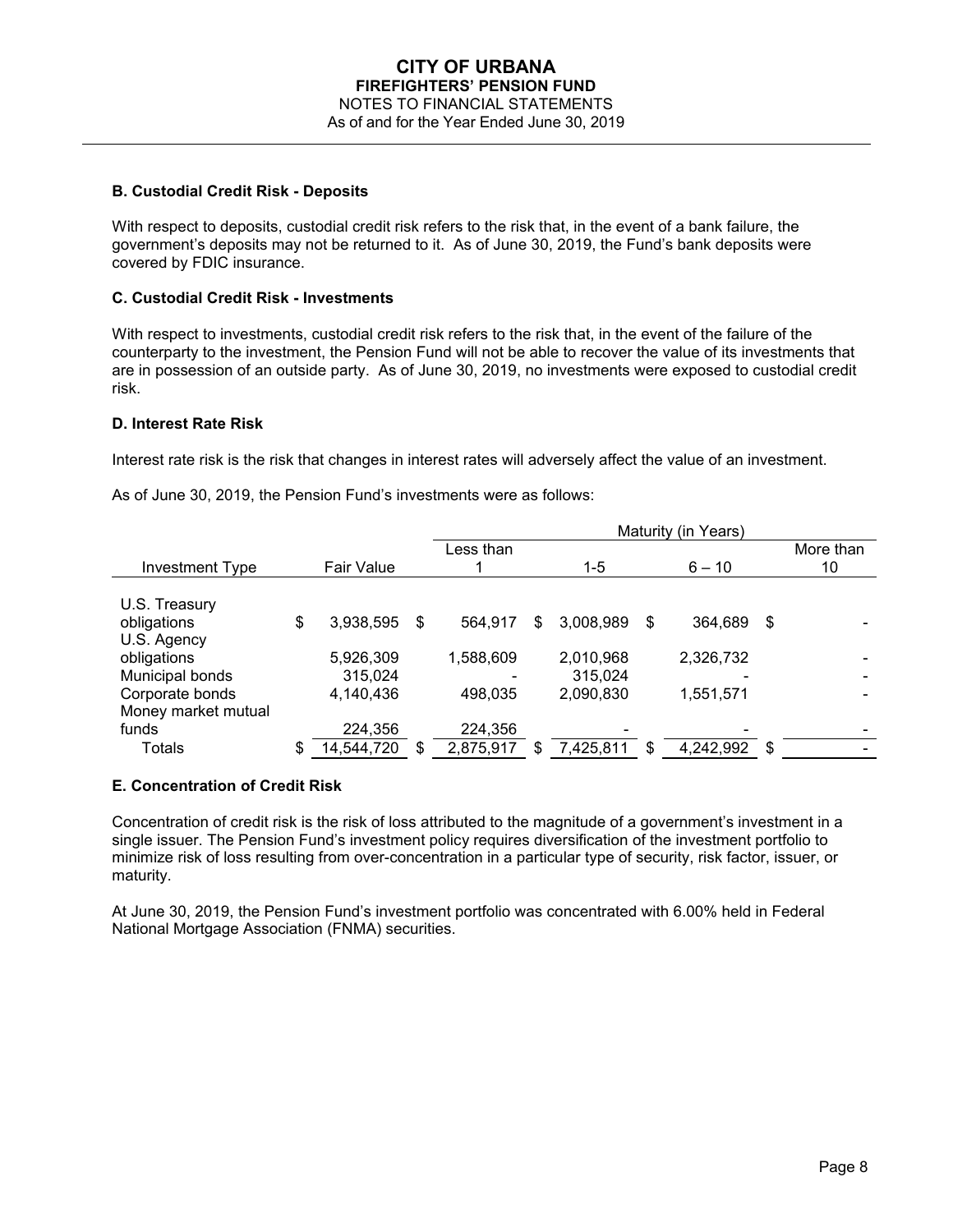## **F. Credit Risk**

State Statutes limit the investments in commercial paper to the top three ratings of two nationally recognized statistical rating organizations (NRSRO's). The Pension Fund's investment policy authorizes investments in any type of security allowed for in Illinois statutes regarding the investment of public funds. As of June 30, 2019, the Pension Fund's investments were rated as follows:

|                                                 | Moody's<br>Investors |
|-------------------------------------------------|----------------------|
| Investment Type                                 | Services             |
|                                                 |                      |
| U.S. agency obligations (implicitly guaranteed) | Aaa                  |
| Municipal bonds                                 | A2                   |
| Corporate bonds                                 | Baa3 - A1            |
| Money market mutual funds                       | Aaa-mf               |

#### **G. Rate of Return**

For the year ended June 30, 2019, the annual money-weighted rate of return on pension plan investments, net of Pension Fund investment expense, was 5.98%. The money-weighted rate of return expresses investment performance, net of investment expense, adjusted for the changing amounts actually invested.

#### **H. Fair Value Hierarchy**

The Fund categorizes its fair value measurements within the fair value hierarchy established by generally accepted accounting principles. The hierarchy is based on the valuation inputs used to measure the fair value of the asset. Level 1 inputs are quoted prices in active markets for identical assets; Level 2 inputs are significant other observable inputs; Level 3 inputs are significant unobservable inputs. As of June 30, 2019, the Fund's investments are measured using the market valuation method and valuation inputs as follows:

| Investment Type                 | Level 1 |            | Level 2 |            |      | Level 3        |    | Total      |
|---------------------------------|---------|------------|---------|------------|------|----------------|----|------------|
|                                 |         |            |         |            |      |                |    |            |
| U.S. Treasury obligations       | \$      |            | - \$    | 3,938,595  | - \$ | $\blacksquare$ | \$ | 3,938,595  |
| U.S. Agency obligations         |         |            |         | 5,926,309  |      | ۰              |    | 5,926,309  |
| Corporate bonds                 |         |            |         | 4,140,436  |      | -              |    | 4,140,436  |
| Municipal bonds                 |         |            |         | 315,024    |      | ۰              |    | 315,024    |
| Mutual funds – other than bonds |         | 33,412,310 |         |            |      | ۰              |    | 33,412,310 |
| Money market mutual funds -     |         |            |         |            |      |                |    |            |
| bond funds                      |         |            |         | 224,356    |      |                |    | 224,356    |
| <b>Totals</b>                   | \$.     | 33,412,310 | S       | 14,544,720 | \$   | -              |    | 47,957,030 |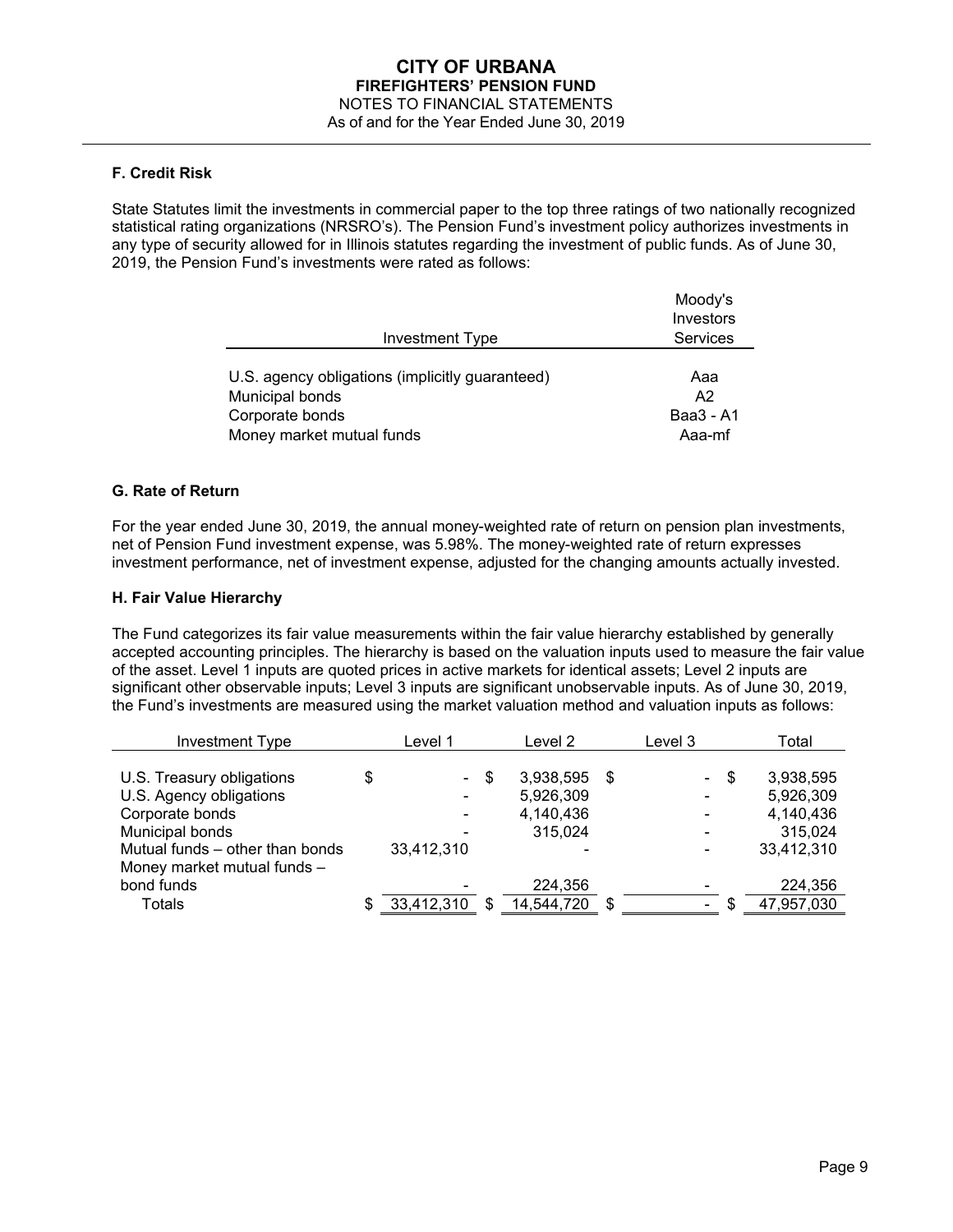# **4. PENSION LIABILITY OF THE CITY**

#### **A. Net Pension Liability**

The components of the net pension liability of the City as of June 30, 2019 were as follows:

| Total pension liability                     | \$. | 59.483.383 |  |
|---------------------------------------------|-----|------------|--|
| Plan fiduciary net position                 |     | 50,423,978 |  |
| City's net pension liability                |     | 9.059.405  |  |
| Plan fiduciary net position as a percentage |     |            |  |
| of the total pension liability              |     | 85%        |  |

The schedule of changes in the City's net pension liability and related ratios, presented as required supplementary information following the notes to the financial statements, presents multi-year trend information related to the funded status of the Pension Fund.

### **B. Actuarial Assumptions**

The total pension liability above was determined by an actuarial valuation performed as of June 30, 2019 using the following actuarial methods and assumptions.

| Actuarial valuation date   | June 30, 2018    |
|----------------------------|------------------|
| Actuarial cost method      | Entry-age normal |
| Actuarial assumptions:     |                  |
| Projected salary increases | $4.25 - 7.19%$   |
| Inflation                  | 2.50%            |
| Interest rate              | 7.00%            |
| Cost-of-living adjustments | 2.50%            |
|                            |                  |

Asset valuation method Market value

Mortality rates were based on the RP-2014 Adjusted for Plan Status, Collar, and Illinois Public Pension Data, as appropriate.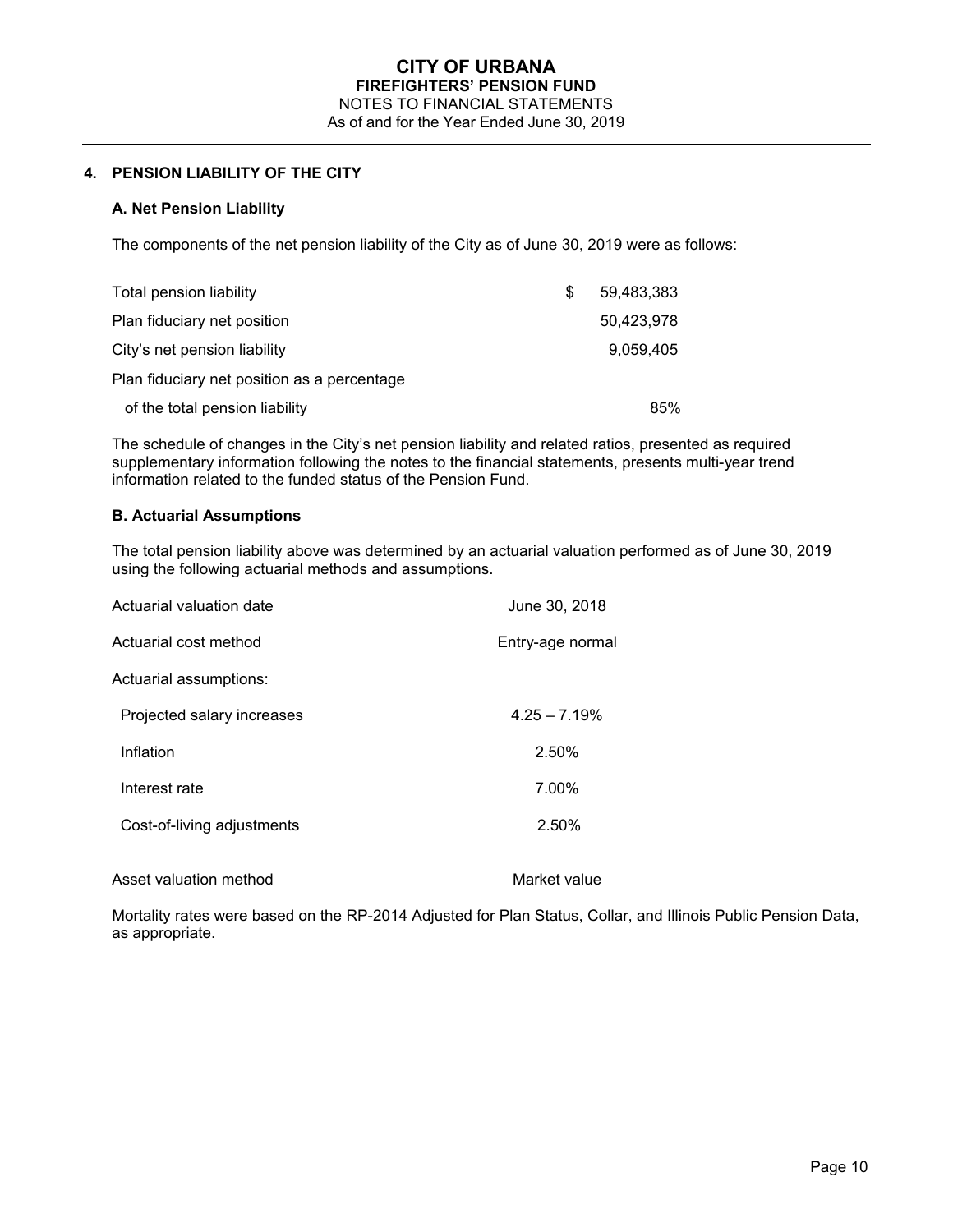### **C. Discount Rate**

The discount rate used to measure the total pension liability for the Plan was 7.00%, the same as the prior valuation. The projection of cash flows used to determine the discount rate assumed that member contributions will be made at the current contribution rate and that City contributions will be made at rates equal to the difference between actuarially determined contribution rates and the member rate. Based on those assumptions, the Pension Fund's fiduciary net position was projected to be available to make all projected future benefit payments of current plan members. Therefore, the long-term expected rate of return on pension plan investments was applied to all periods of projected benefit payments to determine the total pension liability.

## **D. Discount Rate Sensitivity**

The following is a sensitivity analysis of the net pension liability to changes in the discount rate. The table below presents the pension liability of the firefighters calculated using the discount rate of 7.00% as well as what the net pension liability would be if it were to be calculated using a discount rate that is 1 percentage point lower (6.00%) or 1 percentage point higher (8.00%) than the current rate:

|                       | 1% Decrease  | Current       | 1% Increase |
|-----------------------|--------------|---------------|-------------|
|                       | $(6.00\%)$   | Discount Rate | $(8.00\%)$  |
| Net pension liability | \$17,558,135 | \$9,049,405   | \$2,128,358 |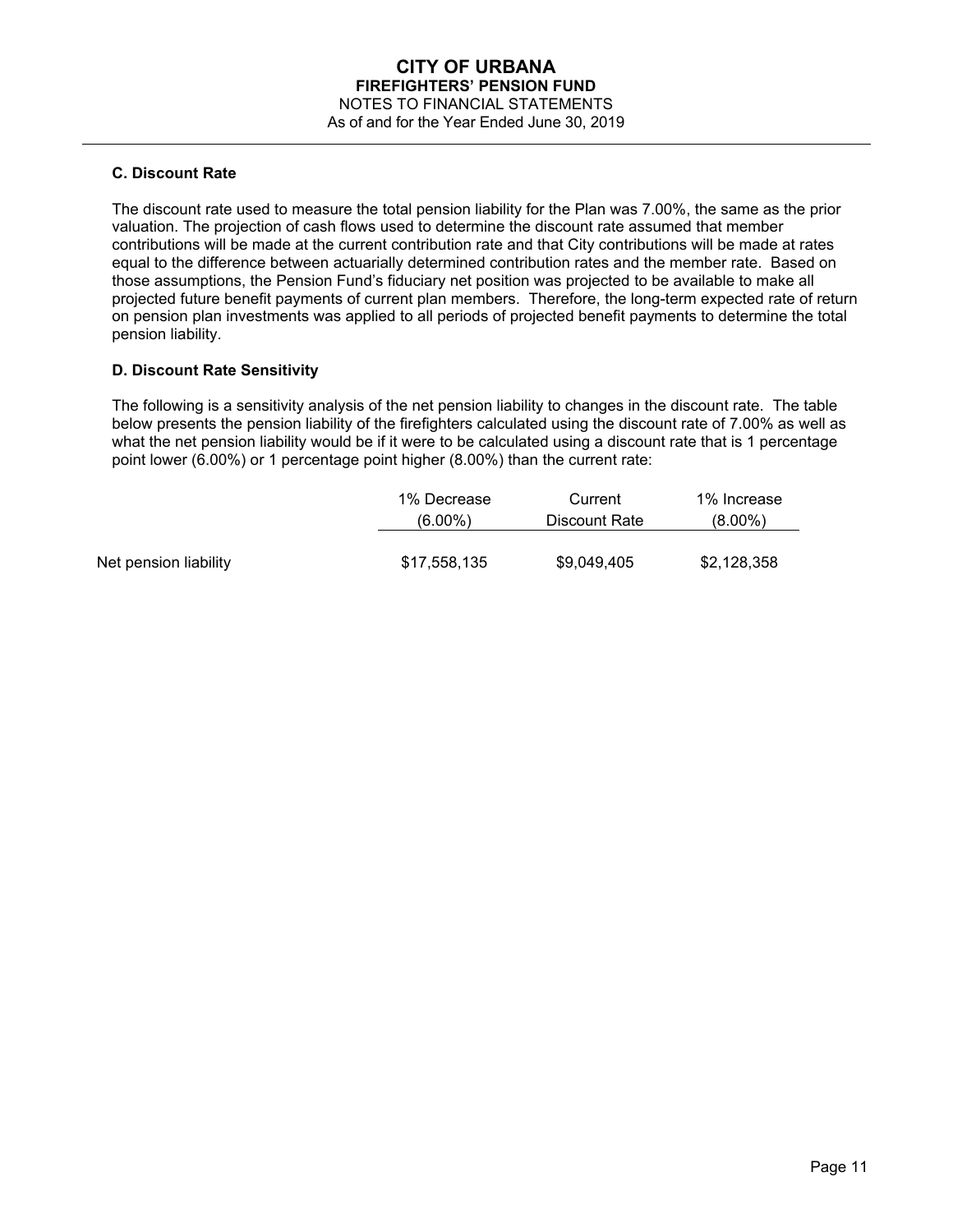#### SCHEDULE OF CHANGES IN THE CITY'S NET PENSION LIABILITY

AND RELATED RATIOS

Last Six Fiscal Years

|                                                                | 2014                     |    | 2015                     |                           | 2016                     |
|----------------------------------------------------------------|--------------------------|----|--------------------------|---------------------------|--------------------------|
|                                                                |                          |    |                          |                           |                          |
| <b>Total pension liability</b><br>Service cost                 | \$                       |    |                          | $\boldsymbol{\mathsf{S}}$ |                          |
|                                                                | 1,214,058                | S  | 1,196,507                |                           | 1,168,377                |
| Interest                                                       | 2,893,786<br>(521,056)   |    | 3,002,629<br>(17, 671)   |                           | 3,275,512<br>(686, 638)  |
| Differences between expected and actual experience             |                          |    |                          |                           |                          |
| Changes of assumptions                                         |                          |    | 685,724                  |                           | 2,156,908                |
| Benefit payments, including refunds of member<br>contributions |                          |    |                          |                           |                          |
| Net change in total pension liability                          | (1,991,181)<br>1,595,607 |    | (2,072,600)<br>2,794,589 |                           | (2,201,873)<br>3,712,286 |
|                                                                |                          |    |                          |                           |                          |
| <b>Total pension liability - beginning</b>                     | 42,335,397               |    | 43,931,004               |                           | 46,725,593               |
| Total pension liability - ending (a)                           | \$<br>43,931,004         | \$ | 46,725,593               | \$                        | 50,437,879               |
|                                                                |                          |    |                          |                           |                          |
| Plan fiduciary net position                                    |                          |    |                          |                           |                          |
| <b>Employer contributions</b>                                  | \$<br>1,517,629          | \$ | 1,236,008                | \$                        | 1,038,747                |
| Employee contributions                                         | 350,475                  |    | 374,389                  |                           | 402,718                  |
| Net investment income                                          | 5,208,327                |    | 1,954,325                |                           | 313,386                  |
| Benefit payments, including refunds of member                  |                          |    |                          |                           |                          |
| contributions                                                  | (1,991,181)              |    | (2,072,600)              |                           | (2,201,873)              |
| Administration                                                 | (37, 219)                |    | (36,908)                 |                           | (43, 824)                |
| Net change in plan fiduciary net position                      | 5,048,031                |    | 1,455,214                |                           | (490, 846)               |
| Plan fiduciary net position - beginning                        | 35,692,771               |    | 40,740,802               |                           | 42,196,016               |
| Plan fiduciary net position - ending (b)                       | \$<br>40,740,802         | \$ | 42,196,016               | \$                        | 41,705,170               |
|                                                                |                          |    |                          |                           |                          |
| Employer's net pension liability - ending (a) - (b)            | \$<br>3,190,202          | \$ | 4,529,577                | \$                        | 8,732,709                |
| Plan fiduciary net position as a percentage of                 |                          |    |                          |                           |                          |
| the total pension liability                                    | 92.74%                   |    | 90.31%                   |                           | 82.69%                   |
|                                                                |                          |    |                          |                           |                          |
| Covered-employee payroll                                       | \$<br>3,777,788          | \$ | 3,942,216                | \$                        | 4,063,754                |
| Employer's net pension liability as a percentage               |                          |    |                          |                           |                          |
| of covered-employee payroll                                    | 84.45%                   |    | 114.90%                  |                           | 214.89%                  |
|                                                                |                          |    |                          |                           |                          |

**Notes to Schedule:**

The Plan implemented GASB Statement No .67 in fiscal year 2014. Information prior to fiscal year 2014 is not available.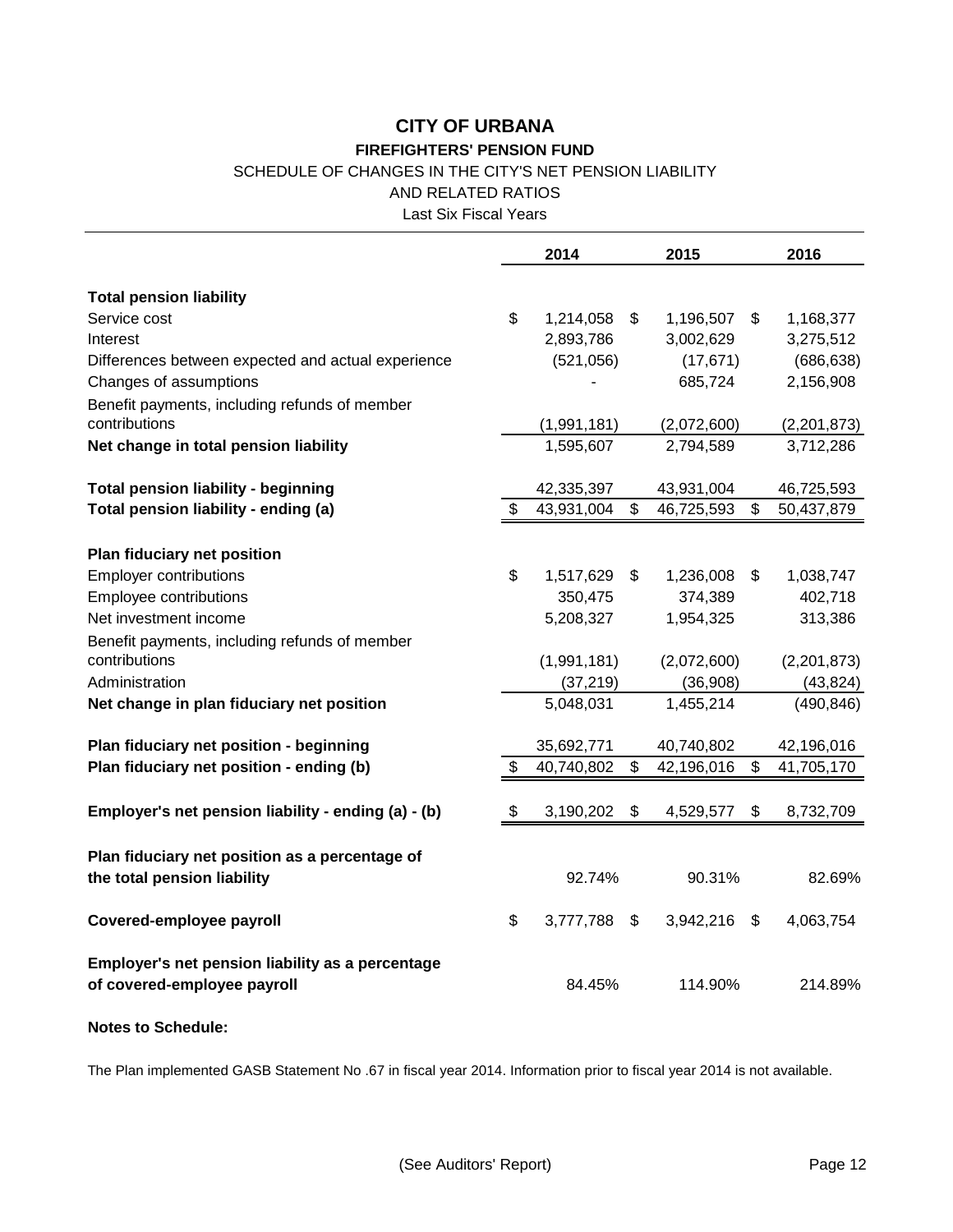| 2017             | 2018             | 2019             |
|------------------|------------------|------------------|
|                  |                  |                  |
|                  |                  |                  |
| \$<br>1,041,804  | \$<br>1,114,730  | \$<br>1,130,620  |
| 3,451,343        | 3,776,268        | 3,940,224        |
| 1,990,332        | 24,188           | (569, 017)       |
| 552,401          |                  |                  |
|                  |                  |                  |
| (2,265,954)      | (2,526,718)      | (2,614,717)      |
| 4,769,926        | 2,388,468        | 1,887,110        |
|                  |                  |                  |
| 50,437,879       | 55,207,805       | 57,596,273       |
| \$<br>55,207,805 | \$<br>57,596,273 | \$<br>59,483,383 |
|                  |                  |                  |
|                  |                  |                  |
| \$<br>972,622    | \$<br>966,759    | \$<br>759,718    |
| 402,966          | 400,438          | 420,573          |
| 5,327,069        | 4,060,887        | 2,896,940        |
|                  |                  |                  |
| (2, 265, 954)    | (2,526,718)      | (2,614,717)      |
| (36, 152)        | (16, 556)        | (29,067)         |
| 4,400,551        | 2,884,810        | 1,433,447        |
|                  |                  |                  |
| 41,705,170       | 46,105,721       | 48,990,531       |
| \$<br>46,105,721 | \$<br>48,990,531 | \$<br>50,423,978 |
|                  |                  |                  |
| \$<br>9,102,084  | \$<br>8,605,742  | \$<br>9,059,405  |
|                  |                  |                  |
|                  |                  |                  |
| 83.51%           | 85.06%           | 84.77%           |
|                  |                  |                  |
| \$<br>4,237,345  | \$<br>4,235,199  | \$<br>4,372,843  |
|                  |                  |                  |
|                  |                  |                  |
| 214.81%          | 203.20%          | 207.17%          |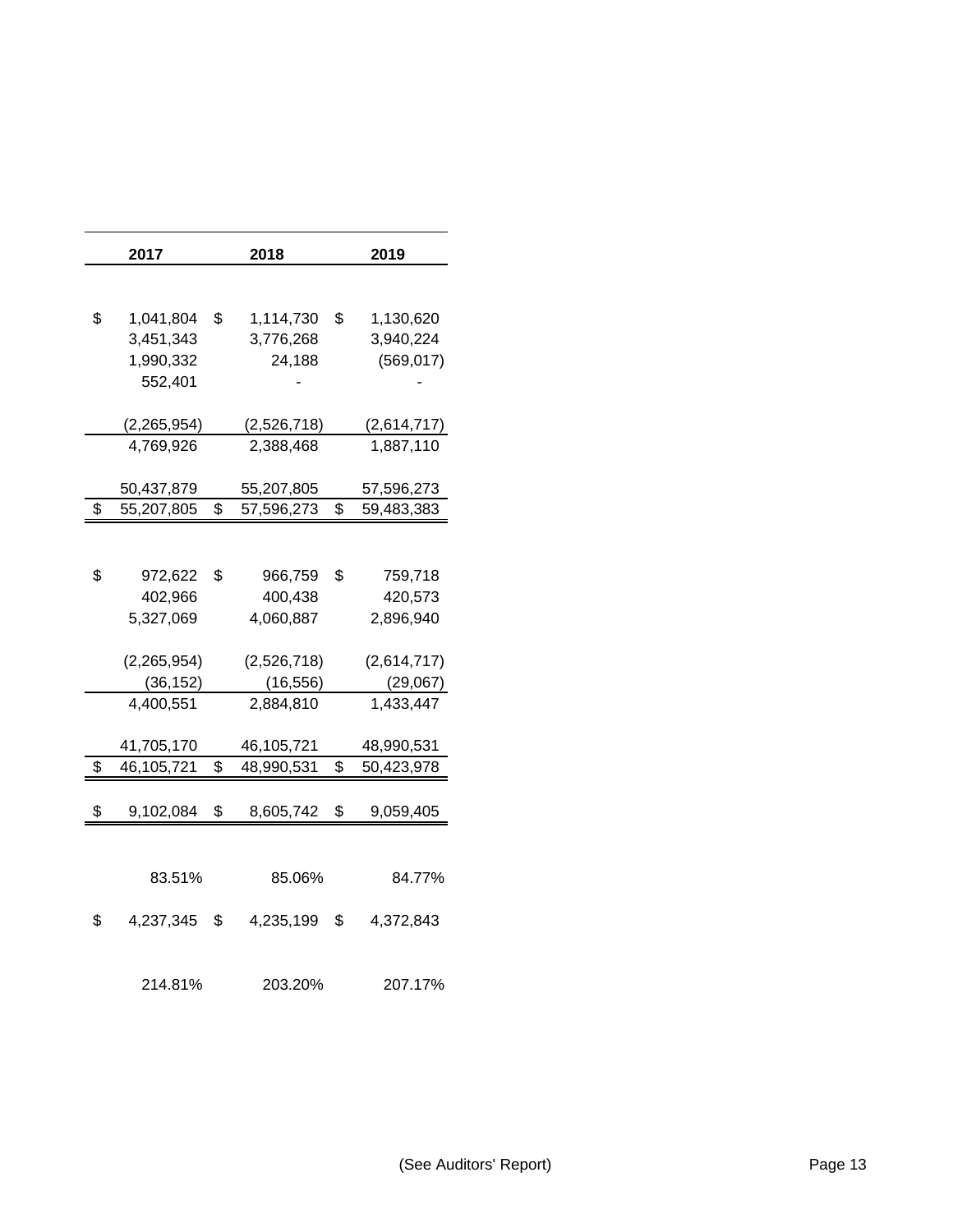# SCHEDULE OF EMPLOYER CONTRIBUTIONS

Last Ten Fiscal Years

|                                                               | 2010                                                   |                   | 2011 |              | 2012 |           |    | 2013      |
|---------------------------------------------------------------|--------------------------------------------------------|-------------------|------|--------------|------|-----------|----|-----------|
| Actuarially determined contribution                           | \$                                                     | 1,133,720         | \$   | 1,220,290 \$ |      | 1,182,977 | S. | 1,245,665 |
| Contributions in relation to the                              |                                                        |                   |      |              |      |           |    |           |
| actuarially determined contribution                           |                                                        | 1,372,080         |      | 1,463,810    |      | 1,403,306 |    | 1,482,369 |
| Contribution deficiency (excess)                              | S                                                      | (238, 360)        | \$   | (243,520)    | \$   | (220,329) | \$ | (236,704) |
| Covered-employee payroll                                      | \$                                                     | 3,319,469         | \$   | 3,414,250    | S.   | 2,645,435 | \$ | 3,872,621 |
| Contributions as a percentage of                              |                                                        |                   |      |              |      |           |    |           |
| covered-employee payroll                                      | 41.33%                                                 |                   |      | 42.87%       |      | 53.05%    |    | 38.28%    |
| <b>Notes to Schedule:</b>                                     |                                                        |                   |      |              |      |           |    |           |
| Methods and assumptions used to determine contribution rates: |                                                        |                   |      |              |      |           |    |           |
| Actuarial cost method                                         | Projected unit credit                                  |                   |      |              |      |           |    |           |
| Amortization method                                           | Level percentage of payroll, closed                    |                   |      |              |      |           |    |           |
| Remaining amortization period                                 | 23 years                                               |                   |      |              |      |           |    |           |
| Asset valuation method                                        | 5-year smoothed market value                           |                   |      |              |      |           |    |           |
| Inflation                                                     | 2.50%                                                  |                   |      |              |      |           |    |           |
| Salary increases                                              |                                                        | $4.25\% - 7.19\%$ |      |              |      |           |    |           |
| Investment rate of return                                     | 7.00%, including inflation, net of investment expenses |                   |      |              |      |           |    |           |

**Mortality** 

Pension Data, as appropriate.

RP-2014 Adjusted for Plan Status, Collar, and Illinois Public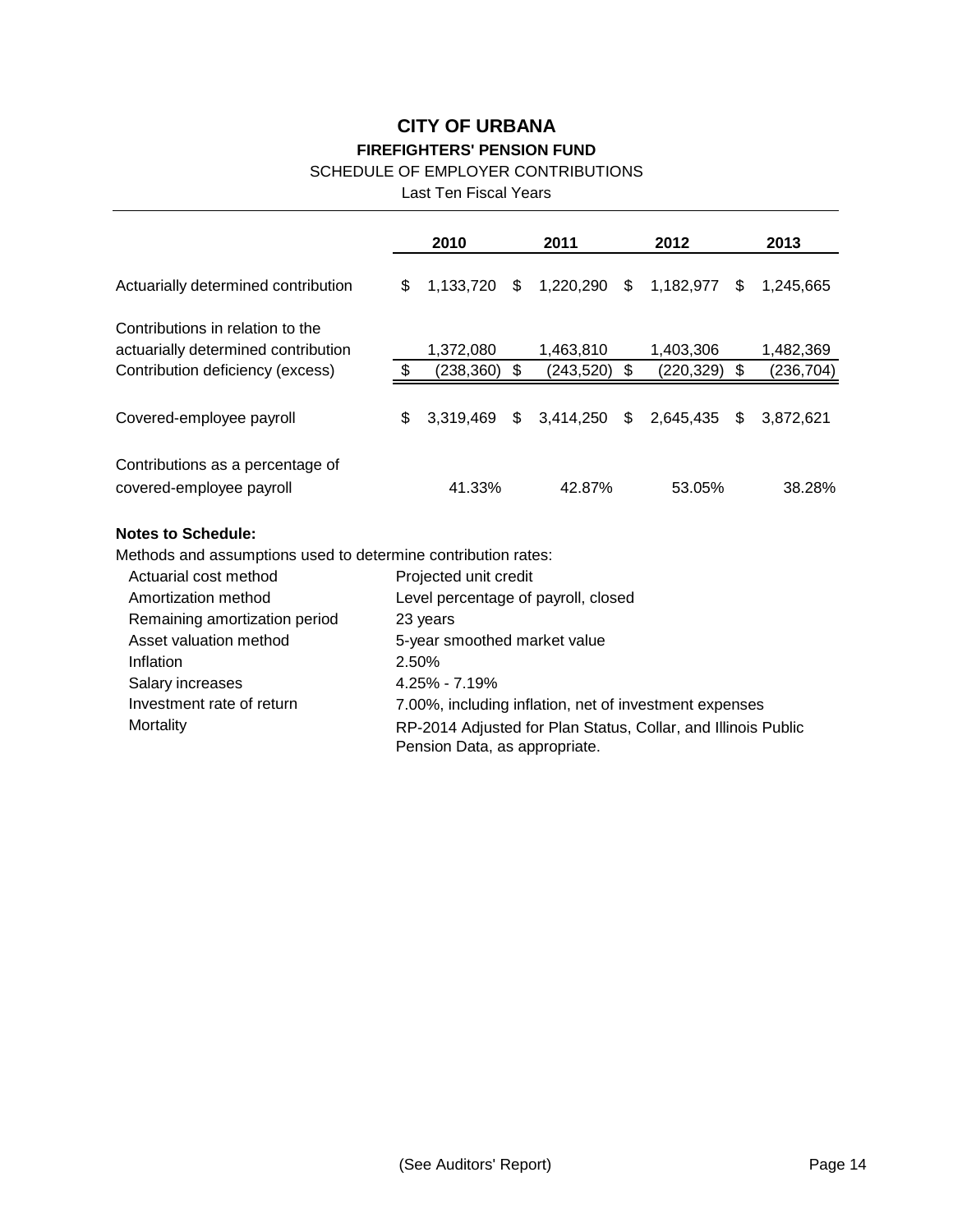|                           | 2014                    |    | 2015                  | 2016                      |               | 2017               | 2018                        | 2019                     |
|---------------------------|-------------------------|----|-----------------------|---------------------------|---------------|--------------------|-----------------------------|--------------------------|
| \$                        | 1,179,662               | S. | 1,179,662             | \$<br>1,117,736           | \$            | 1,082,119 \$       | 764,329                     | \$<br>864,245            |
| $\boldsymbol{\mathsf{S}}$ | 1,517,629<br>(337, 967) | \$ | 1,236,008<br>(56,346) | \$<br>1,038,747<br>78,989 | \$            | 972,622<br>109,497 | \$<br>966,759<br>(202, 430) | \$<br>759,718<br>104,527 |
| \$                        | 3,777,788               | \$ | 3,942,216             | \$<br>4,063,754           | $\mathsf{\$}$ | 4,237,345          | \$<br>4,235,199             | \$<br>4,372,843          |
|                           | 40.17%                  |    | 31.35%                | 25.56%                    |               | 22.95%             | 22.83%                      | 17.37%                   |